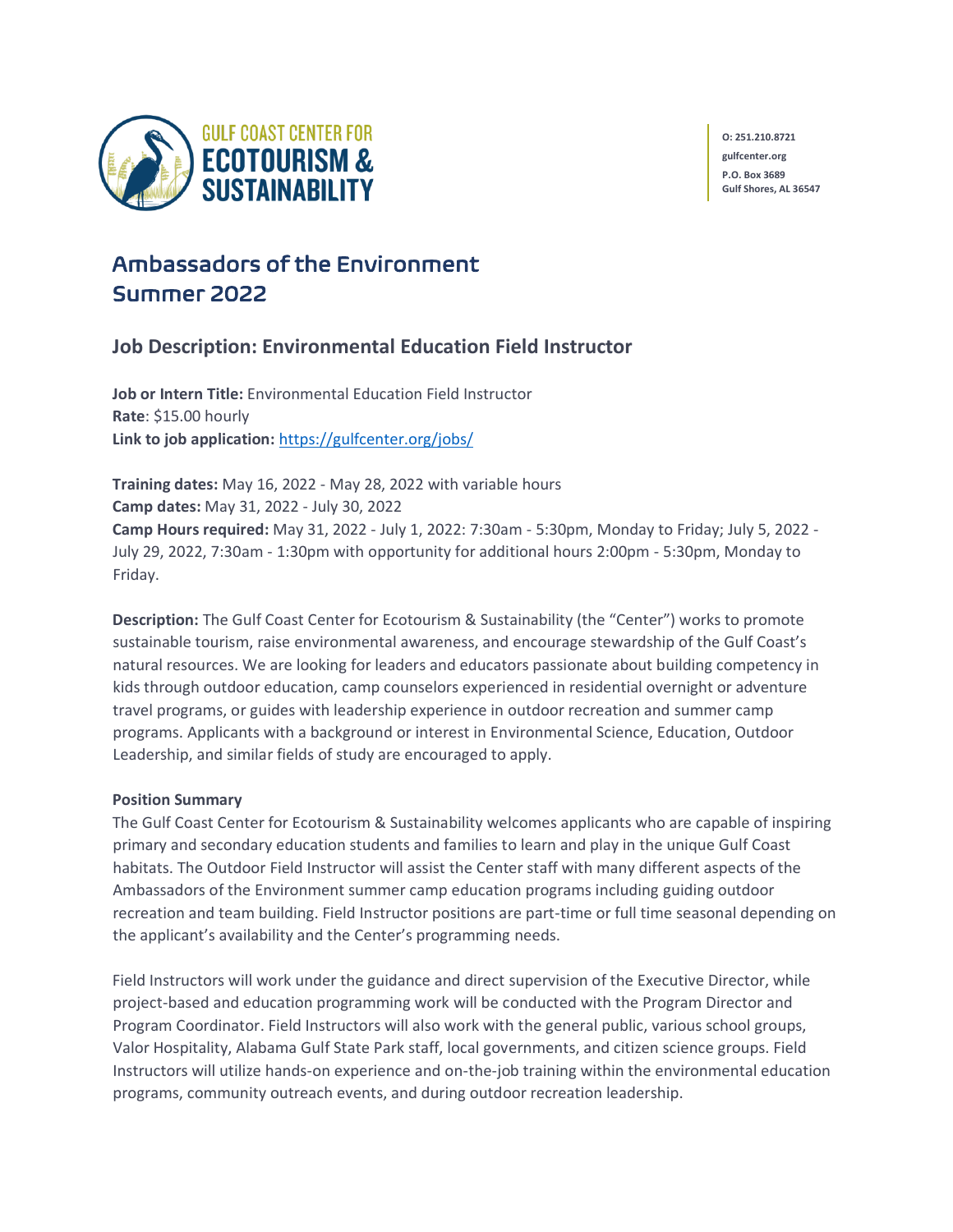The Center's Field Instructors will also have the opportunity for professional development, to add insight and ideas to the operations of outdoor environmental education programs, build relationships with local schools and environmental/NGO groups, partake in and lead students in local environmental restoration work, and assist with program development.

This position will last for specific time sets according to Field Instructor availability and the Center's programming needs. Field Instructor positions may be part-time seasonal (not exceed 30 hours per week) or full-time seasonal (40 hours per week). Field Instructors will be based out of Alabama's Gulf State Park Learning Campus in conjunction with the Center. Assistance can be provided to locate housing, if needed. Field Instructors are responsible for payment of their own housing in or near the Gulf Shores area, if required, and transportation.

#### **Essential Functions**

- Teaching summer youth environmental science curriculum (beach ecology, invasive species, conservation, organic gardening, composting, etc) as written and reviewed by the Ocean Futures Society and the Center
- Leading outdoor recreation (hiking, bicycling, kayaking, etc) and team building in a way that emphasizes safety and encouragement of student participants.
- Leading eco-art and crafts projects
- Building relationships with contacts with visiting school groups, Gulf State Park staff, Valor Hospitality staff, local governments, Gulf Shores City Schools, colleges, and universities across the southeast for the Center's program/internship recruitment, community members, and environmental/citizen science NGO groups.
- Communication and outreach through various avenues such as social media, print media, and more (as directed by supervising staff).
- Other duties as needed and assigned.

## **Qualifications and Experience**

- Field Instructors must be 19 years of age or older, have completed or are working towards a college degree in environmental science or the equivalent in life experience, and have a sincere desire to work with children in outdoor settings.
- Adventurous spirit, willingness to learn, passion for the outdoors, and enjoys connecting with youth and environmental professionals.
- Demonstrate a commitment to equity, diversity, and inclusion in all environmental education and outdoor recreation activities.
- Be comfortable working in field locations with often adverse environmental conditions, including heat, humidity, biting insects, and tropical thunderstorms.
- Commit to the full predetermined duration of the Instructing position and/or program.
- Have an aptitude for field work, which may require wading into water with potentially dangerous wildlife (e.g., alligators, venomous snakes), handling aquatic fauna (fish, crustaceans and/or other macroinvertebrates), and safely operating bicycles, kayaks, etc.